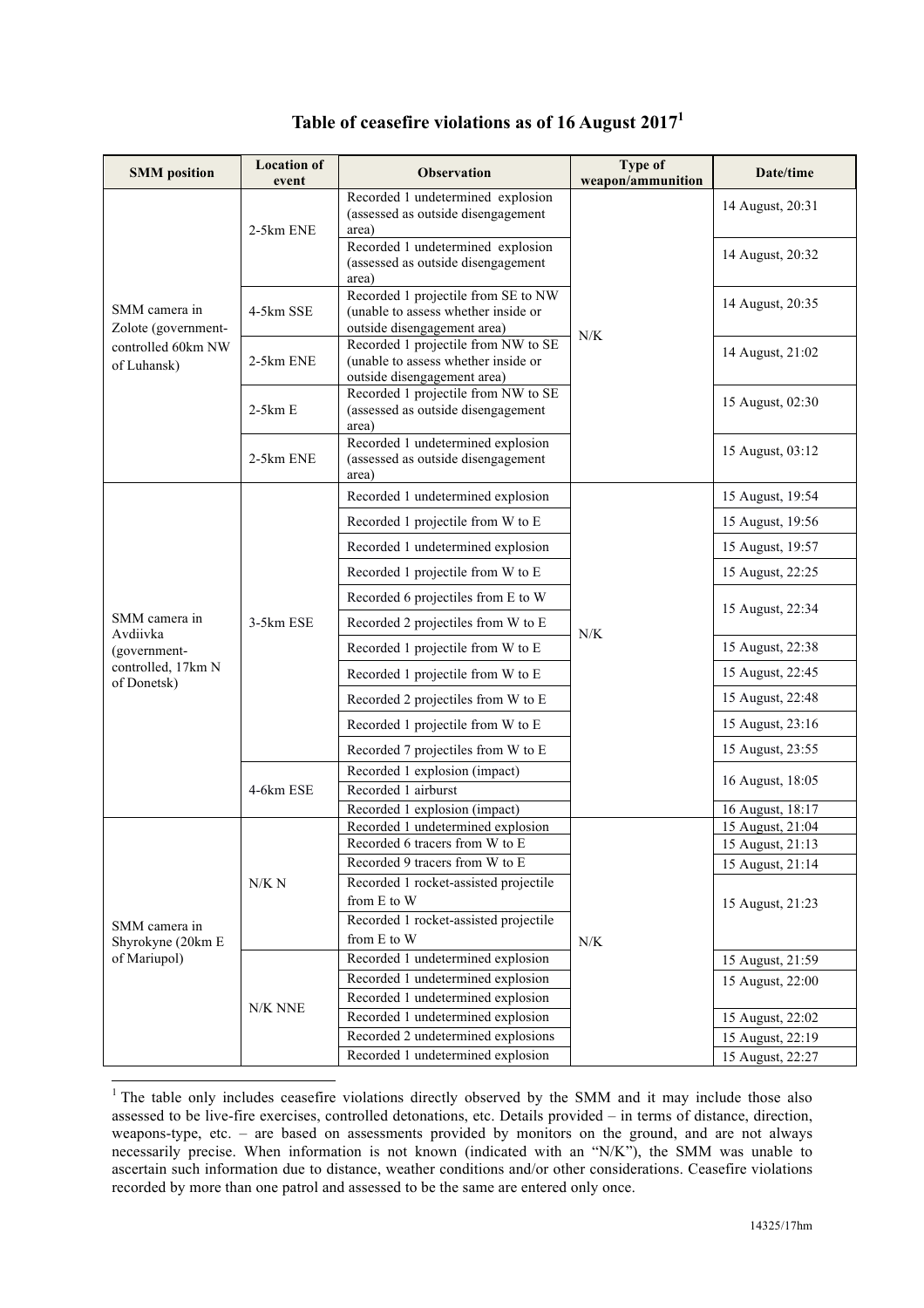|                                                        |            | Recorded 2 undetermined explosions    |             | 15 August, 22:28           |
|--------------------------------------------------------|------------|---------------------------------------|-------------|----------------------------|
|                                                        |            | Recorded 2 undetermined explosions    |             | 15 August, 22:29           |
|                                                        |            | Recorded 1 undetermined explosion     |             | 15 August, 22:31           |
|                                                        |            | Recorded 3 rocket-assisted projectile |             |                            |
|                                                        |            | from E to W                           |             | 15 August, 22:52           |
|                                                        |            | Recorded 13 tracers from E to W       |             | 15 August, 00:34           |
|                                                        |            | Recorded 1 undetermined explosion     |             | 15 August, 00:59           |
|                                                        |            | Recorded 1 undetermined explosion     |             | 16 August, 01:01           |
|                                                        |            | Recorded 3 tracers from E to W        |             | 16 August, 01:53           |
|                                                        |            | Recorded 1 rocket-assisted projectile |             |                            |
|                                                        |            | from W to E                           |             | 16 August, 01:54           |
|                                                        |            | Recorded 1 rocket-assisted projectile |             |                            |
|                                                        |            | from W to E                           |             | 16 August, 04:19           |
|                                                        |            | Recorded 2 undetermined explosions    |             | 16 August, 04:42           |
|                                                        |            | Heard 14 undetermined explosions      | N/K         |                            |
|                                                        |            | Heard 25 bursts                       | Small arms  | 15 August, 21:05-<br>21:15 |
|                                                        |            | Heard 3 bursts                        | HMG         |                            |
| Svitlodarsk                                            |            | Heard 10 undetermined explosions      | ${\rm N/K}$ |                            |
| (government-                                           | $5-7km$ SE | Heard 2 bursts                        | <b>HMG</b>  | 15 August, 21:20-<br>21:25 |
| controlled, 57km NE                                    |            | Heard 10 bursts                       | Small arms  |                            |
| of Donetsk)                                            |            | Heard 4 undetermined explosions       | ${\rm N/K}$ |                            |
|                                                        |            | Heard 10 bursts                       | <b>HMG</b>  | 15 August, 21:40-<br>22:00 |
|                                                        |            | Heard 15 bursts                       | Small arms  |                            |
|                                                        |            | Recorded 1 undetermined explosion     |             | 15 August, 22:47           |
|                                                        |            | Recorded 1 projectile from W to E     |             | 15 August, 22:57           |
|                                                        |            | Recorded 1 undetermined explosion     |             | 16 August, 03:02           |
| SMM camera at                                          |            | Recorded 1 tracer from E to W         |             | 16 August, 03:03           |
| Donetsk Filtration                                     | $1-2km S$  | Recorded 2 tracers from E to W        |             | 16 August, 03:04           |
| Station (15km N of                                     |            | Recorded 1 undetermined explosion     | N/K         | 16 August, 03:09           |
| Donetsk)                                               |            | Recorded 1 projectile from N to S     |             | 16 August, 03:26           |
|                                                        |            | Recorded 1 explosion (subsequent      |             |                            |
|                                                        |            | impact)                               |             |                            |
|                                                        | 3-4km SSW  | Recorded 1 undetermined explosion     |             | 16 August, 04:40           |
|                                                        | 3-5km NW   | Heard 1 undetermined explosion        |             | 16 August, 09:55           |
|                                                        | $3-5km N$  | Heard 1 undetermined explosion        |             | 16 August, 10:09           |
| Yasynuvata ("DPR"-                                     | $3-5km$ W  |                                       | N/K         | 16 August, 11:36-          |
| controlled, 16km NE<br>of Donetsk)                     |            | Heard 3 undetermined explosions       |             | 11:37                      |
|                                                        |            | Heard 2 undetermined explosions       |             | 16 August, 11:51           |
|                                                        | $2-3km N$  | Heard 10 shots                        | Small arms  | 16 August, 14:30           |
|                                                        | 3-5km NW   | Heard 1 undetermined explosion        | N/K         | 16 August, 15:02           |
|                                                        | 4-5km NW   | Heard 1 undetermined explosion        |             | 16 August, 15:45           |
| Avdiivka<br>(government-                               |            |                                       |             | 16 August, 11:35-          |
| controlled, 17km N<br>of Donetsk)                      | $1-2km S$  | Heard 8 undetermined explosions       | N/K         | 11:55                      |
|                                                        |            |                                       |             |                            |
| Petrivske ("DPR"-<br>controlled, 41km S<br>of Donetsk) | 1-1.5km SE | Heard 1 undetermined explosion        |             |                            |
|                                                        |            | (assessed as outside disengagement    | $N/K$       |                            |
|                                                        |            | area)                                 |             | 16 August, 12:06           |
|                                                        |            | Heard 10 shots (assessed as outside   | Small arms  |                            |
|                                                        |            | disengagement area)                   |             |                            |
| 1km NW of                                              |            |                                       |             |                            |
| Pyshchevyk                                             |            |                                       |             |                            |
| (government-                                           | N/K        | Heard 1 undetermined explosion        | N/K         | 16 August, 13:55           |
| controlled, 25km NE<br>of Mariupol)                    |            |                                       |             |                            |
| Popasna                                                |            |                                       |             | 15 August, 23:50-          |
| (government-                                           | 3-5km SE   | Heard 8 undetermined explosions       | N/K         | 23:58                      |
| controlled, 69km W                                     | 10-15km E  |                                       |             | 16 August, 08:30-          |
| of Luhansk)                                            |            | Heard 4 undetermined explosions       |             | 08:33                      |
|                                                        |            |                                       |             |                            |